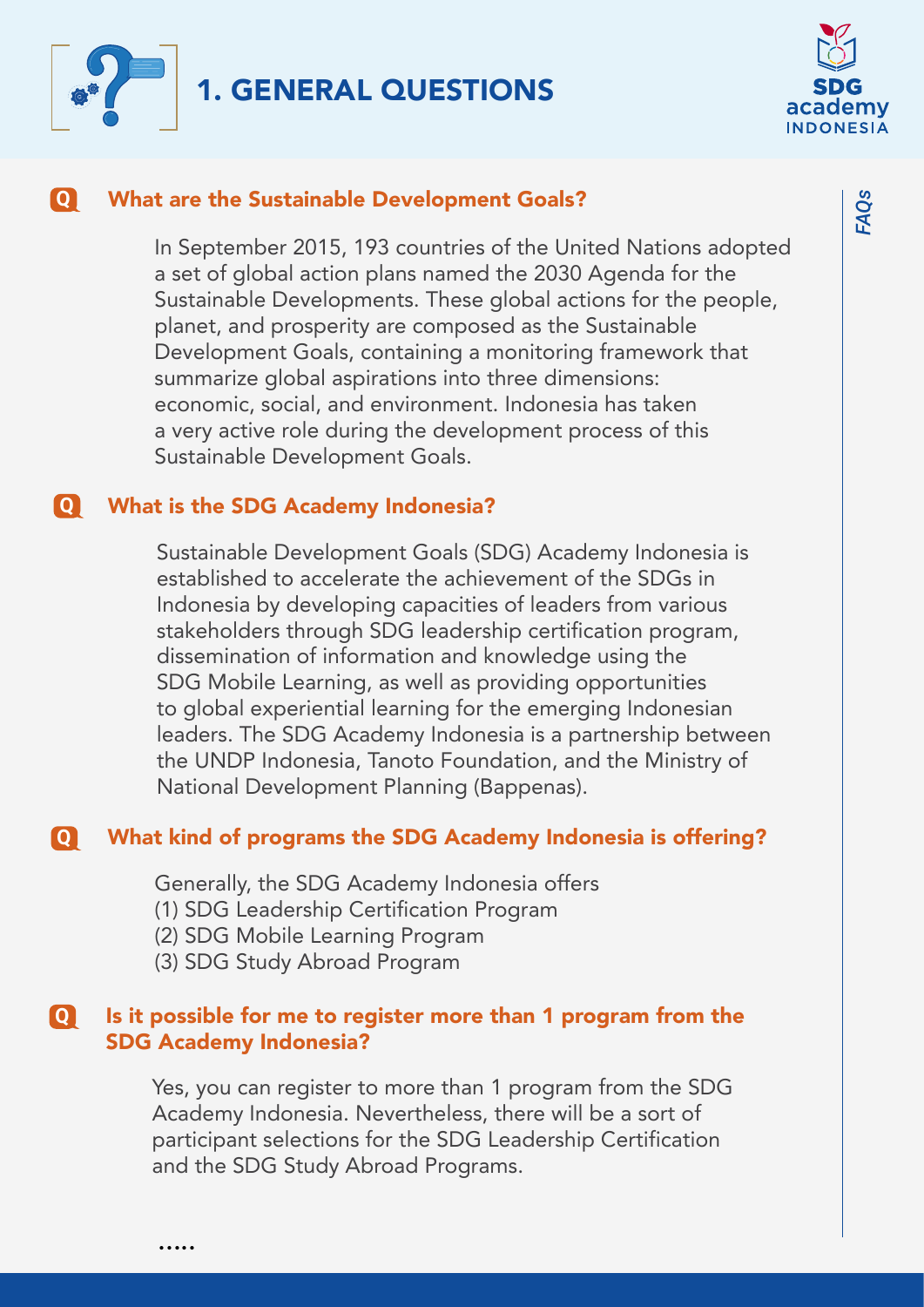



#### Can we use the SDG Academy Indonesia's Campus for learning events or educational visitation? **Q**

The SDG Academy Indonesia's Campus welcome everyone to use it as a venue for learning events related to SDGs as well as co-working space. Terms and condition will be applied, including types of organizations, topics, durations, number or participants, etc. Please contact the SDG Academy Indonesia team for details.

# **Q** Is the SDG Academy Indonesia the same entity with the SDG Academy from the Sustainable Development Solutions Network (SDSN)?

SDG Academy Indonesia is not affiliated to the SDG Academy of the UN Sustainable Development Solutions Network (SDSN). These are two independent and separate initiatives. The SDG Academy of the SDSN is a global effort, focused on creating and curating learning content on the SDGs. Both initiatives are keen to work together to pursue the objective of promoting the SDGs in formal and non-formal learning contexts.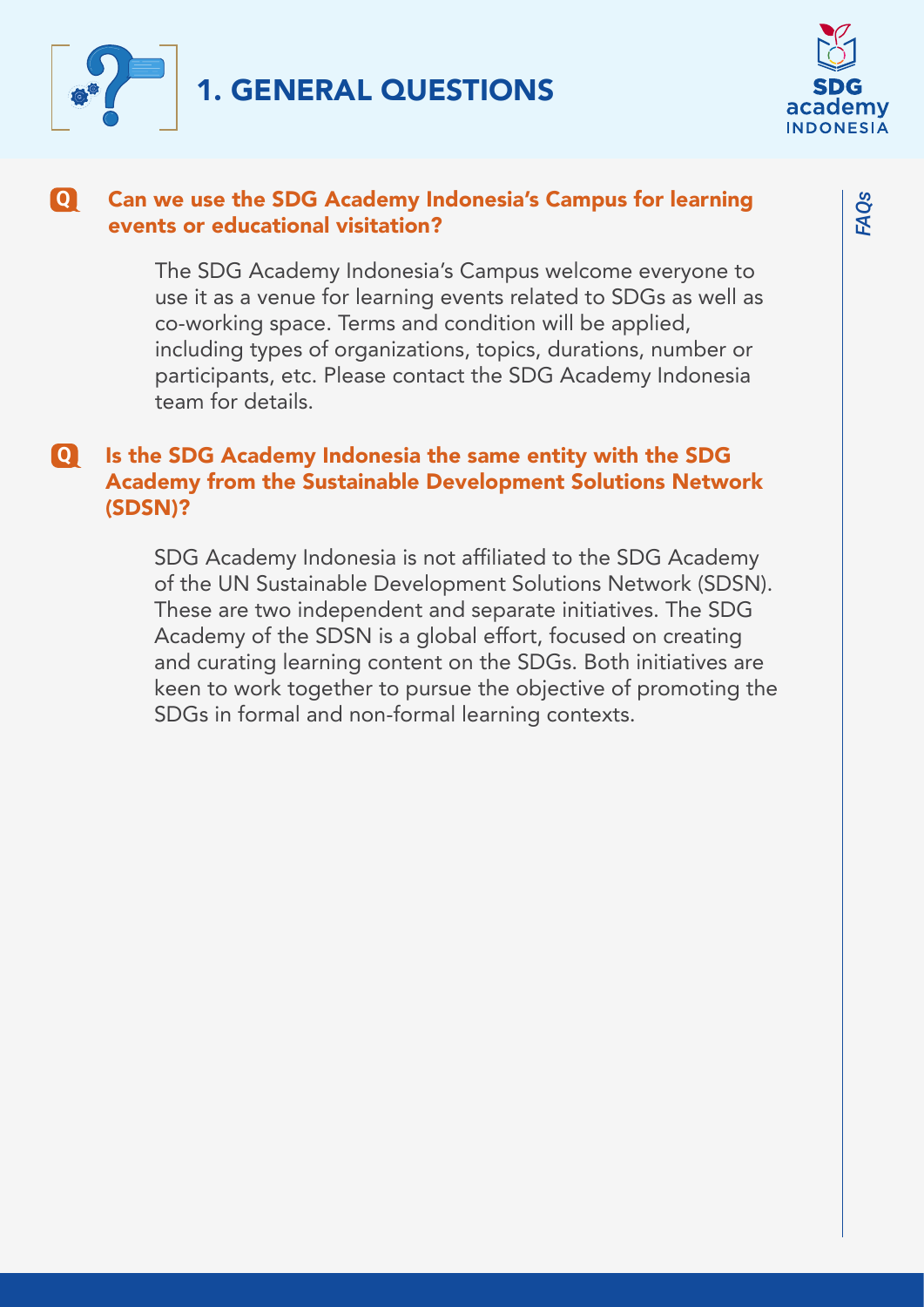



# **Q** What is the SDG Leadership Certification Program?

This program engages selected participants, leaders from various sectors, in blended learning, which topics ranging from governance, leadership, SDG specific issue and closed by a capstone project. During 5 months program, participants will join face-to-face meetings, online workshops, and importantly a capstone project. Upon assessment and program completion, the graduate will earn the title of "SDG Certified Leader".

# **Q** Who can participate to this SDG Leadership Certification Program?

Participants of this program will be ranging from the government officials both national and regional level, private sectors executives, NGO/CSO officials, media, and higher education students.

### **Q** When will this program be running?

Each year, there will be several batches. Every batch will spend around 5 months to complete the program. Please follow our social media to receive updated information on schedule of each batch.

### **Q** Where is this program located?

.....

The program employs blended learning approach, where offline and online sessions are combined. For the offline session, the location is in the SDG Academy Indonesia's Campus, Jalan Teluk Betung No. 33, Central Jakarta.

### **Q** How can I register myself for the SDG Leadership Certification Program?

If you are interested to join the SDG Leadership Certification Program, you can fill in the registration form at the SDG Academy Indonesia's website. Confirmation of participation will be sent to the chosen profiles before the closing dates of each batch.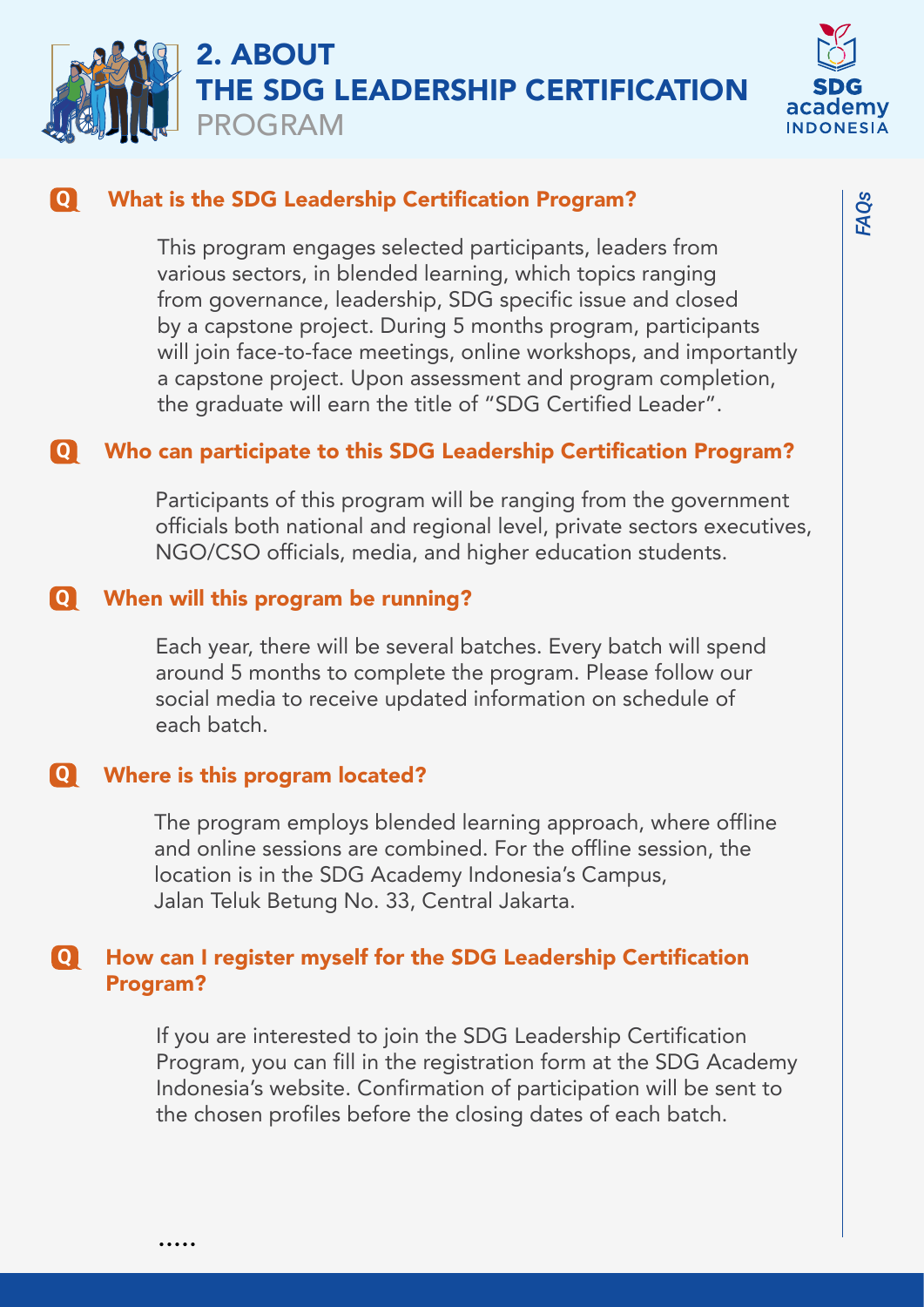



### **Q** How many people will be accepted in every batch?

After reviewing all registration, participants will be selected based on several criteria. Total of 35-40 people per batch will be selected and confirmed.

### **Q** Is there a tuition fee for this program?

Participation to this program will be charged an amount of tuition fee to ensure the operational sustainability of the SDG Academy Indonesia.

#### **Q** What if I were accepted but couldn't join the program because of other duties that I couldn't leave?

Candidates listed for the program but couldn't join because of other duties will be able to postpone his/her participation to the next batch, or maximum to the upcoming year. Confirmation in form of a postponement of participation need to be sent to the SDG Academy Indonesia's team for the allocation adjustment.

#### **Q** What if I was in the middle of the program, but couldn't continue because of the other immediate duties that I couldn't leave?

Participants who are in the middle of the program but couldn't continue because of other immediate duties will be able to continue his/her participation to the next batch. Confirmation in form of postponement of participation need to be sent to the SDG Academy Indonesia's team for the allocation adjustment.

# **Q** What will I receive upon completing this SDG Leadership Certification Program?

.....

Upon completing this program, participants will receive an SDG Leadership Certificate signed by the SDG Academy Indonesia's Project Board (UNDP, Bappenas, and the Tanoto Foundation). Participants will also be able to use the title of "SDG Certified Leaders".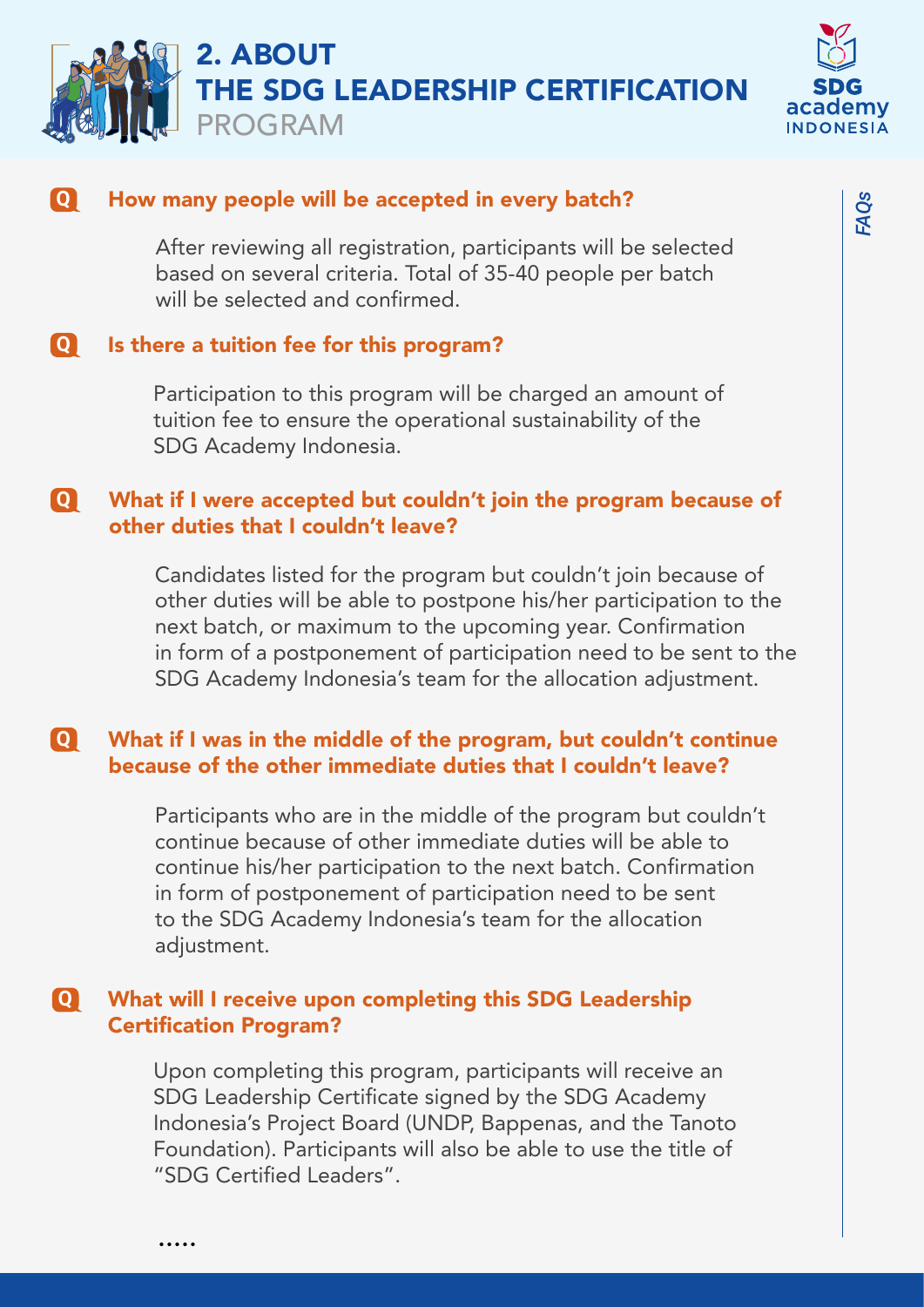



#### Is it possible for me to only join certain modules of the SDG Leadership Certification Program? **Q**

All Participants are encouraged to complete every available module during the program (SDG Leadership & Management, Specific SDG Content, and the Capstone Project) to receive the SDG Leadership Certificate from the SDG Academy Indonesia.

# **Q** Would it be possible if my organization/company is willing to sponsor candidates from other institutions/organizations from certain areas?

Your organization/company will be able to sponsor candidates from institution/organization in certain areas for their transportation and/or accommodation to the SDG Academy Indonesia. Please contact our team to discuss in details.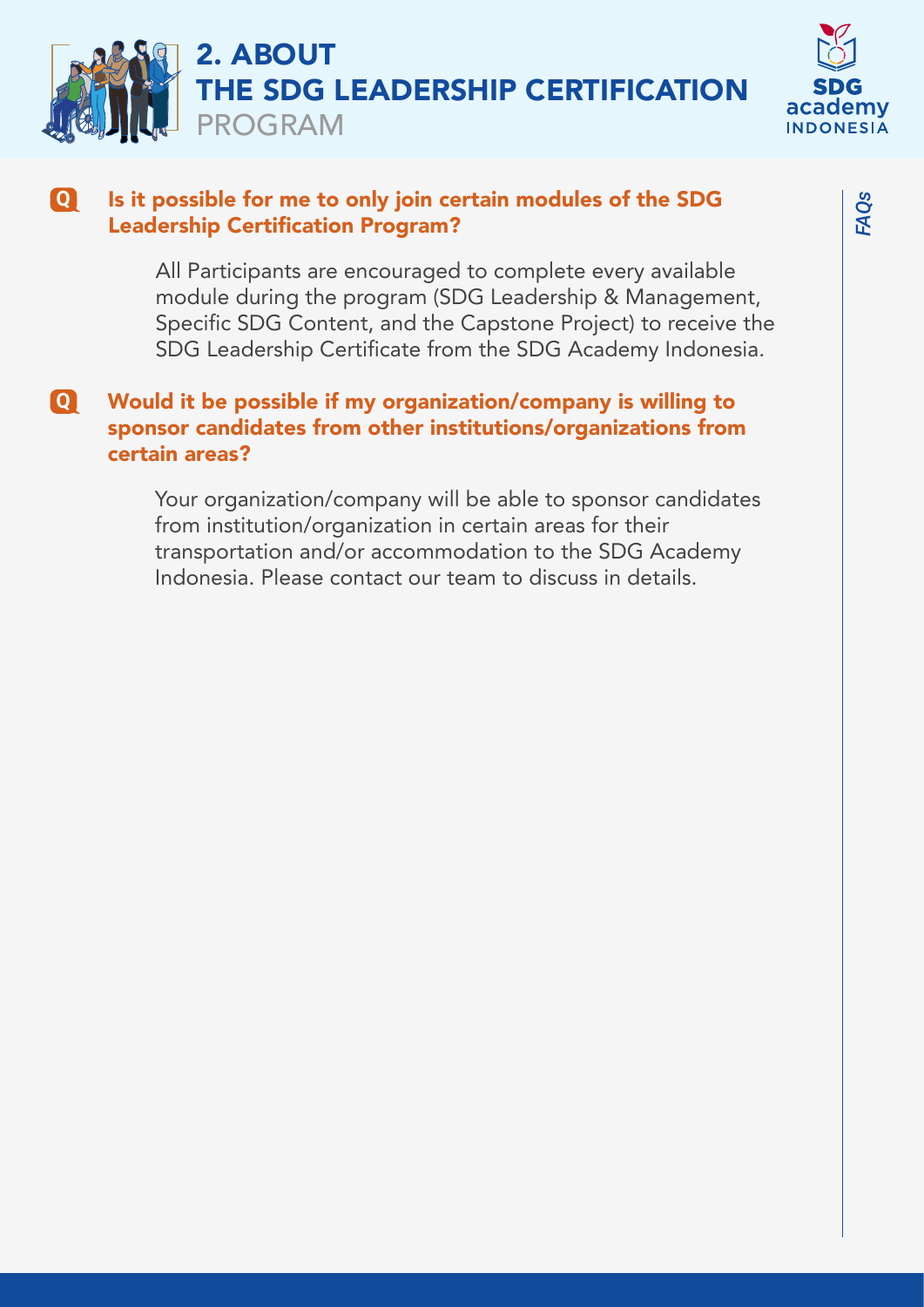



## **Q** What is the SDG Mobile Learning Program?

This program is designed to provide access to audience who are interested and are involved with SDG area, through mobile learning applications. Materials in variety of forms are developed by the SDG Academy Indonesia and leading SDG experts from Indonesia and other countries. All materials are free and will be presented in Indonesian language.

### **Q** Who can participate to this program?

Everyone in anywhere at any time is welcome to join the SDG Mobile Learning Program from the SDG Academy Indonesia.

### **Q** When will this program be running?

The SDG Mobile Learning Program opens all year round and can be accessed for learning purpose at any time.

# **Q** What kind of device should I prepare to join the SDG Mobile Learning Program?

The SDG Mobile Learning Program will be using a Massive Open Online Learning Course (MOOC) platform, in which can be accessed like a website and participants will be asked to create an account. Therefore, laptops, handphone, tablets, and personal computer can access the SDG Mobile Learning Program.

### **Q** How can I register for the SDG Mobile Learning?

Participants can register themselves for the SDG Mobile Learning Program through our website.

### **Q** Will there be a time-limit to complete the courses?

.....

Each course taken by a participant will have 6 months to be completed. If a participant couldn't finish with the time given, he/she will need to do the course from the very beginning again. *FAQs*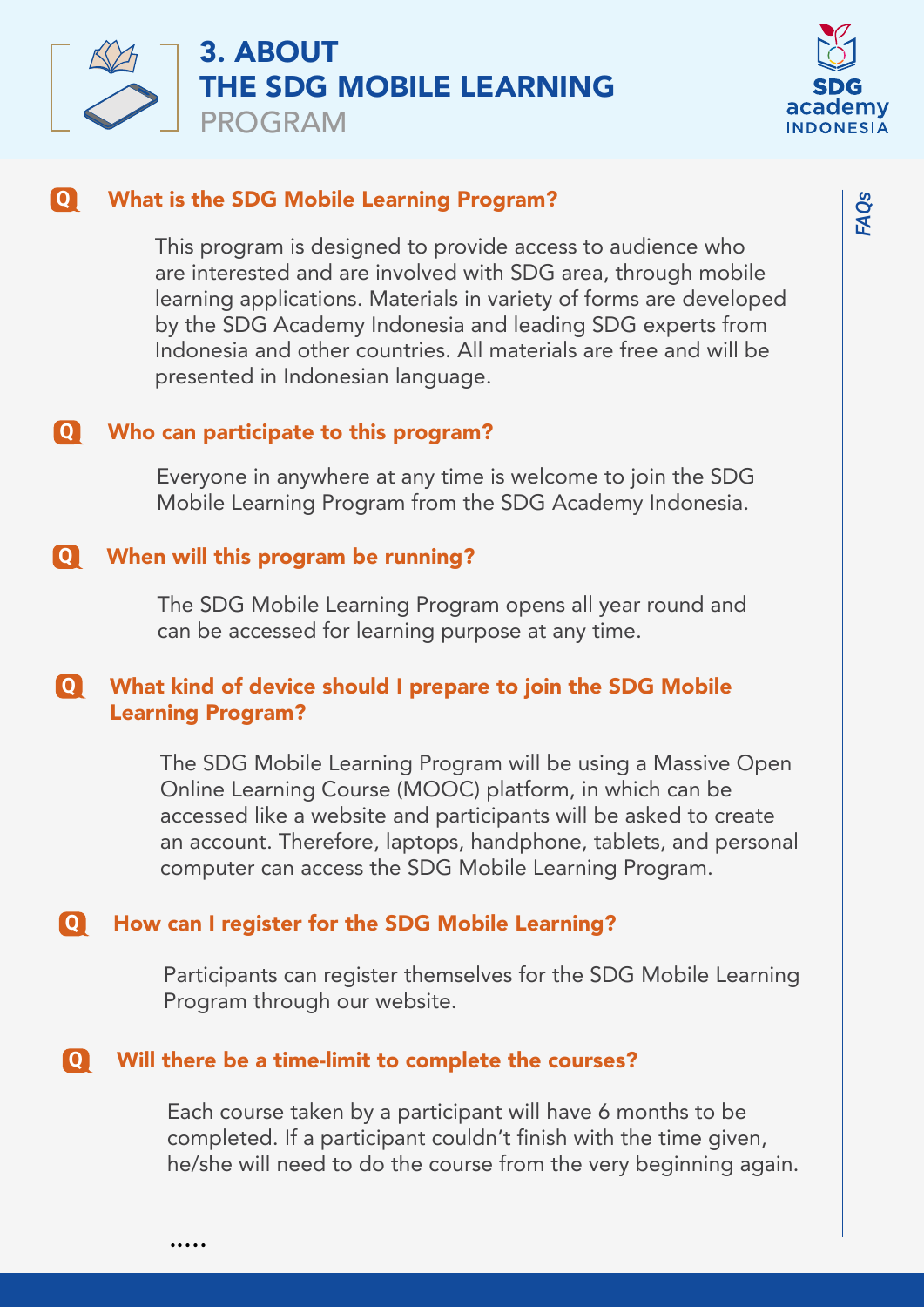



#### What will I receive upon completing the SDG Mobile Learning Program? **Q**

Upon completing a course provided by the SDG Mobile Learning Program, a participant will receive an SDG Mobile Learning certificate. Some of the courses, however, will charge a small payment for the participants to be able to access the certificate.

# **Q** Is the SDG Mobile Learning Program free of charge?

Courses from the SDG Mobile Learning Program will be provided free of charge. However, some of the courses will charge a small payment for the participants to be able to access the certificate.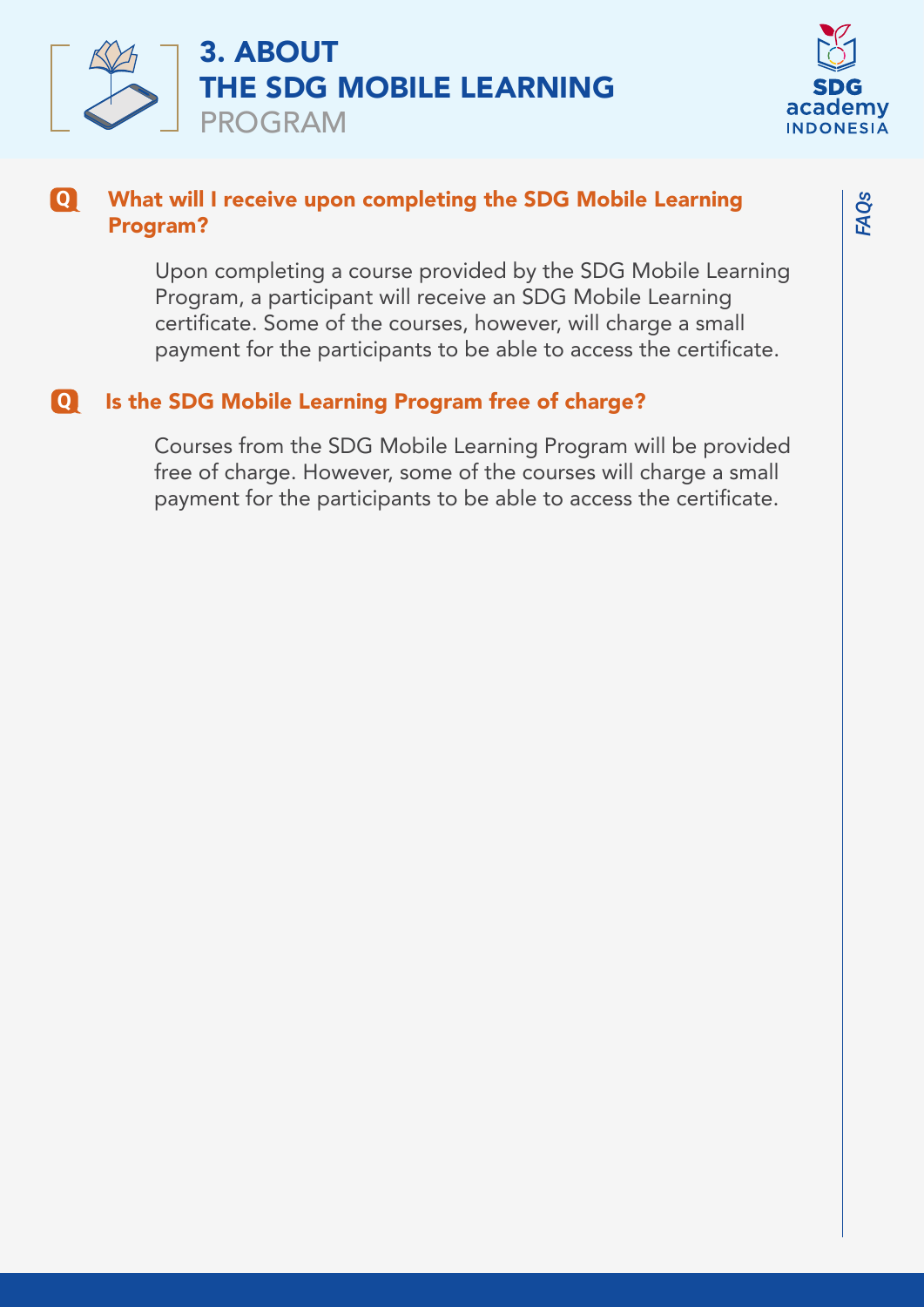



# **Q** What is the SDG Study Abroad Program?

This program takes selected participants to a leading university or organization in the Academy's country partner to strengthen their leadership and managerial skills to solve real and current SDGs issues. This program will be followed up by online coaching and individual project.

# **Q** How can I register myself for the SDG Study Abroad Program?

Candidates can register themselves by filling in a registration form available in our website. If candidates met the selection criteria, the SDG Academy Indonesia's team will contact them through email or phone call.

# **Q** Who can participate to the SDG Study Abroad Program?

Priority to participate on this program will be given to the graduates of the SDG Leadership Certification Program.

### **Q** Where is the location for this program?

The SDG Study Abroad program will be held in one of higher education institutions' or any organizations' partners abroad. Follow our website and social media to receive updated information related our partners.

#### **Q** When will this program be running?

The SDG Study Abroad program will be implemented in various duration and period of time. Within this duration, participants are expected to gain as much knowledge as possible and build such connection from higher education institutions and other organizations related to the SDG.

*FAQs*